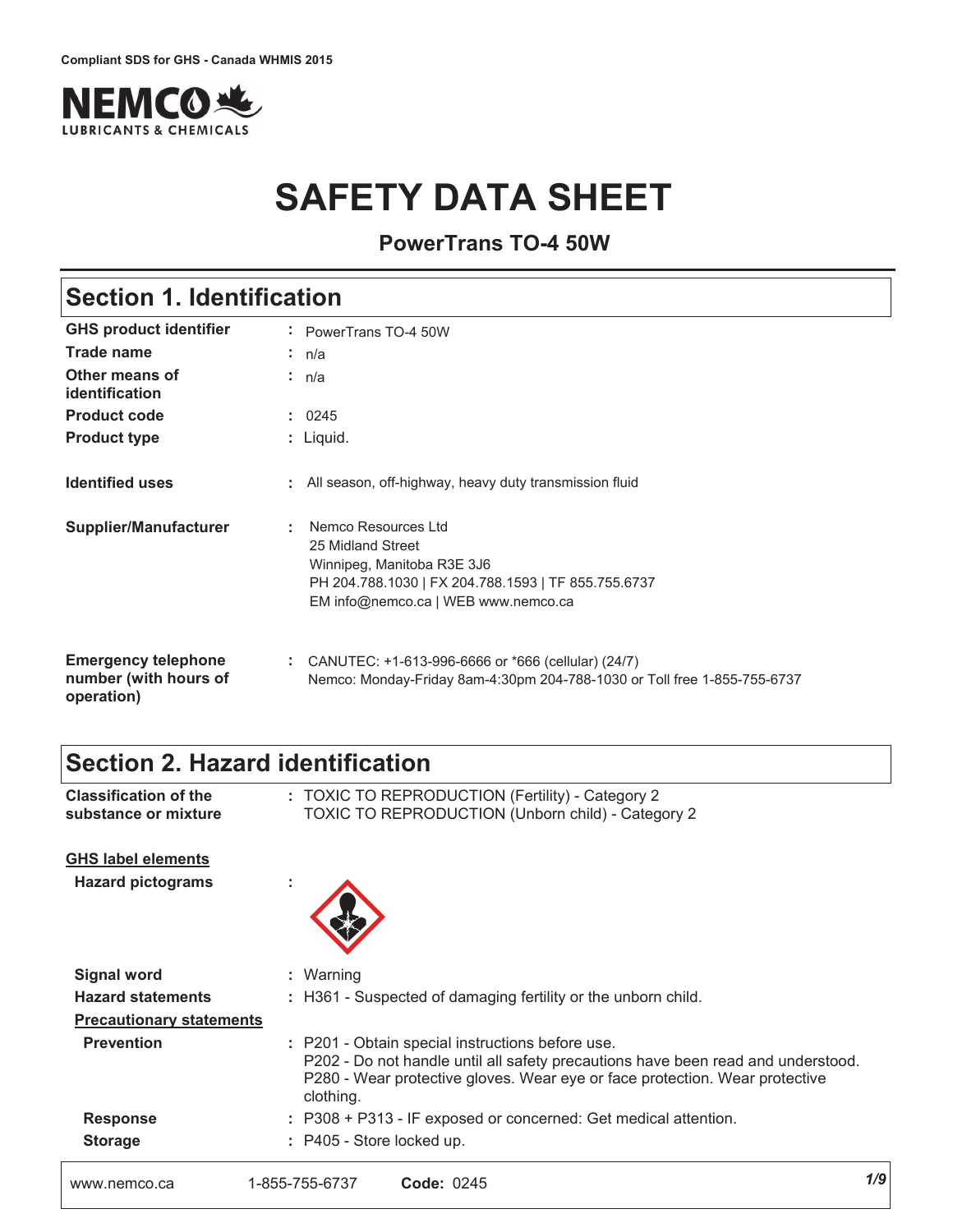

### **Section 2. Hazard identification**

**Disposal** 

: P501 - Dispose of contents and container in accordance with all local, regional, national and international regulations.

Other hazards which do not : None known. result in classification/ **HHNOC/PHNOC** 

# Section 3. Composition/information on ingredients

| Substance/mixture | : Mixture   |
|-------------------|-------------|
| Other means of    | $\cdot$ n/a |
| identification    |             |

| <b>CAS number/other identifiers</b> |  |
|-------------------------------------|--|
|                                     |  |

| <b>CAS number</b>   | : Not applicable.                                                 |                     |                   |
|---------------------|-------------------------------------------------------------------|---------------------|-------------------|
| <b>Product code</b> | 0245                                                              |                     |                   |
| Ingredient name     |                                                                   | $\frac{9}{6}$ (w/w) | <b>CAS number</b> |
|                     | Zinc bis[bis(tetrapropylenephenyl)] bis(hydrogen dithiophosphate) | $ 0.3 - 1$          | 11059-65-7        |

There are no additional ingredients present which, within the current knowledge of the supplier and in the concentrations applicable, are classified as hazardous to health or the environment and hence require reporting in this section.

Occupational exposure limits, if available, are listed in Section 8.

# **Section 4. First-aid measures**

#### Description of necessary first aid measures

| Eye contact         | : Immediately flush eyes with plenty of water, occasionally lifting the upper and lower<br>eyelids. Check for and remove any contact lenses. Continue to rinse for at least 20<br>minutes. Get medical attention if irritation occurs.                                                                                                                                                                                                                                                                                                                           |
|---------------------|------------------------------------------------------------------------------------------------------------------------------------------------------------------------------------------------------------------------------------------------------------------------------------------------------------------------------------------------------------------------------------------------------------------------------------------------------------------------------------------------------------------------------------------------------------------|
| <b>Inhalation</b>   | : Remove victim to fresh air and keep at rest in a position comfortable for breathing.<br>If not breathing, if breathing is irregular or if respiratory arrest occurs, provide<br>artificial respiration or oxygen by trained personnel. It may be dangerous to the<br>person providing aid to give mouth-to-mouth resuscitation. Get medical attention. If<br>unconscious, place in recovery position and get medical attention immediately.<br>Maintain an open airway.                                                                                        |
| <b>Skin contact</b> | : Flush contaminated skin with plenty of water. Continue to rinse for at least 20<br>minutes. Get medical attention. Wash clothing before reuse. Clean shoes<br>thoroughly before reuse.                                                                                                                                                                                                                                                                                                                                                                         |
| Ingestion           | : Wash out mouth with water. Remove victim to fresh air and keep at rest in a<br>position comfortable for breathing. If material has been swallowed and the exposed<br>person is conscious, give small quantities of water to drink. Stop if the exposed<br>person feels sick as vomiting may be dangerous. Do not induce vomiting unless<br>directed to do so by medical personnel. If vomiting occurs, the head should be kept<br>low so that vomit does not enter the lungs. Get medical attention. Never give<br>anything by mouth to an unconscious person. |

#### Most important symptoms/effects, acute and delayed  $\overline{a}$

**Card**  $\sim$   $\sim$   $\sim$  **Contract Contract** 

**Contract** 

| Potential acute nealth effects |                                                     |  |
|--------------------------------|-----------------------------------------------------|--|
| Eye contact                    | : No known significant effects or critical hazards. |  |
| <b>Inhalation</b>              | : No known significant effects or critical hazards. |  |
| <b>Skin contact</b>            | : No known significant effects or critical hazards. |  |
| Ingestion                      | : No known significant effects or critical hazards. |  |
| Over-exposure signs/symptoms   |                                                     |  |

| www.nemco.ca | 1-855-755-6737 | <b>Code: 0245</b> |
|--------------|----------------|-------------------|
|--------------|----------------|-------------------|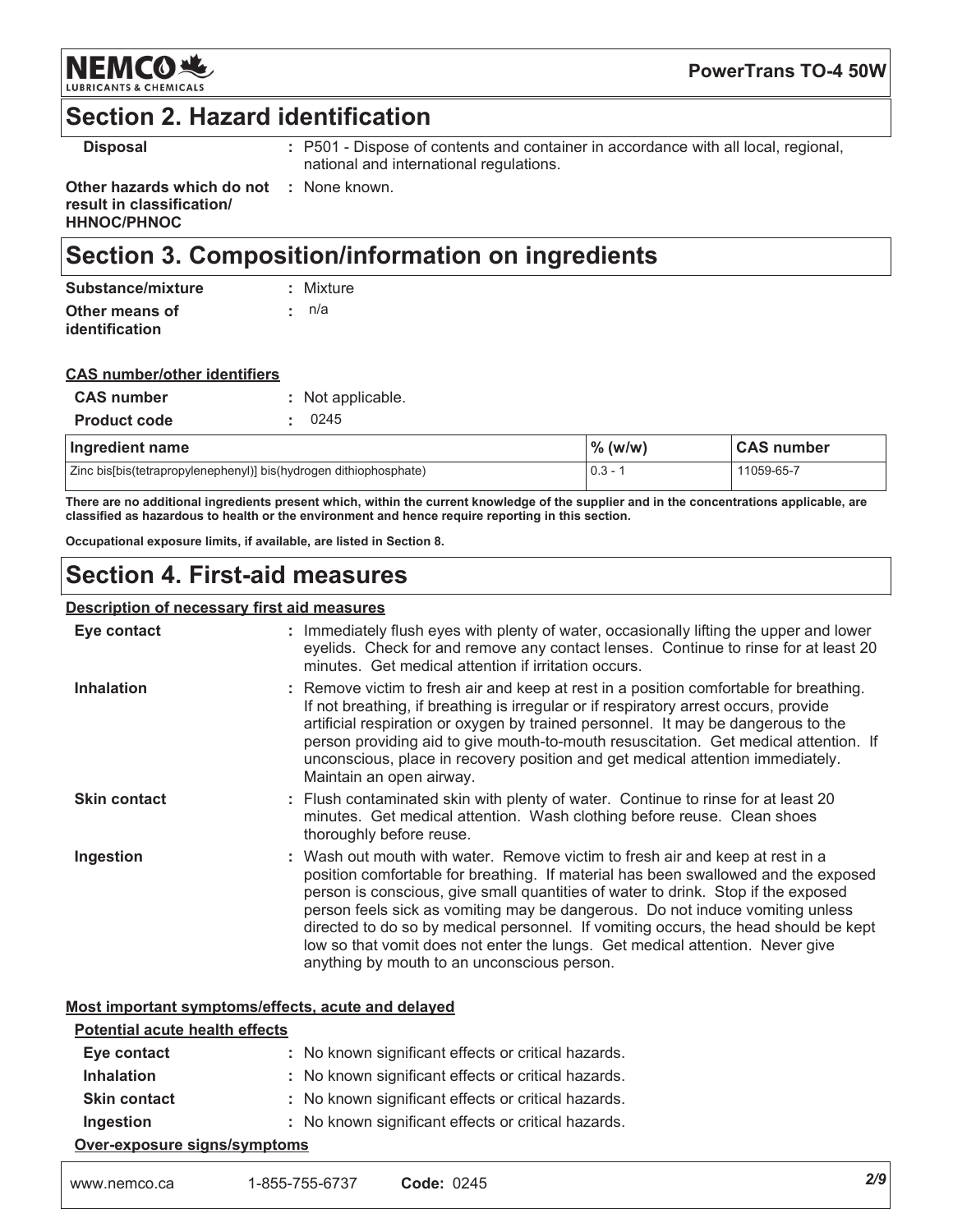**NEMCO头** LUBRIC

**PowerTrans TO-4 50W** 

### **Section 4. First-aid measures**

| Eye contact         | : No known significant effects or critical hazards.                                                                         |
|---------------------|-----------------------------------------------------------------------------------------------------------------------------|
| <b>Inhalation</b>   | : Adverse symptoms may include the following:<br>reduced fetal weight<br>increase in fetal deaths<br>skeletal malformations |
| <b>Skin contact</b> | : Adverse symptoms may include the following:<br>reduced fetal weight<br>increase in fetal deaths<br>skeletal malformations |
| Ingestion           | : Adverse symptoms may include the following:<br>reduced fetal weight<br>increase in fetal deaths<br>skeletal malformations |

#### Indication of immediate medical attention and special treatment needed, if necessary

| Notes to physician                | : Treat symptomatically. Contact poison treatment specialist immediately if large<br>quantities have been ingested or inhaled.                                               |
|-----------------------------------|------------------------------------------------------------------------------------------------------------------------------------------------------------------------------|
| <b>Specific treatments</b>        | : No specific treatment.                                                                                                                                                     |
| <b>Protection of first-aiders</b> | : No action shall be taken involving any personal risk or without suitable training. It<br>may be dangerous to the person providing aid to give mouth-to-mouth resuscitation |

See toxicological information (Section 11)

# **Section 5. Fire-fighting measures**

| <b>Extinguishing media</b>                               |                                                                                                                                                                             |
|----------------------------------------------------------|-----------------------------------------------------------------------------------------------------------------------------------------------------------------------------|
| Suitable extinguishing<br>media                          | : Use an extinguishing agent suitable for the surrounding fire.                                                                                                             |
| Unsuitable extinguishing<br>media                        | : None known.                                                                                                                                                               |
| <b>Specific hazards arising</b><br>from the chemical     | : No specific fire or explosion hazard.                                                                                                                                     |
| <b>Hazardous thermal</b><br>decomposition products       | : Decomposition products may include the following materials:<br>carbon dioxide<br>carbon monoxide<br>sulfur oxides<br>phosphorus oxides<br>metal oxide/oxides              |
| <b>Special protective actions</b><br>for fire-fighters   | : No special measures are required.                                                                                                                                         |
| <b>Special protective</b><br>equipment for fire-fighters | : Fire-fighters should wear appropriate protective equipment and self-contained<br>breathing apparatus (SCBA) with a full face-piece operated in positive pressure<br>mode. |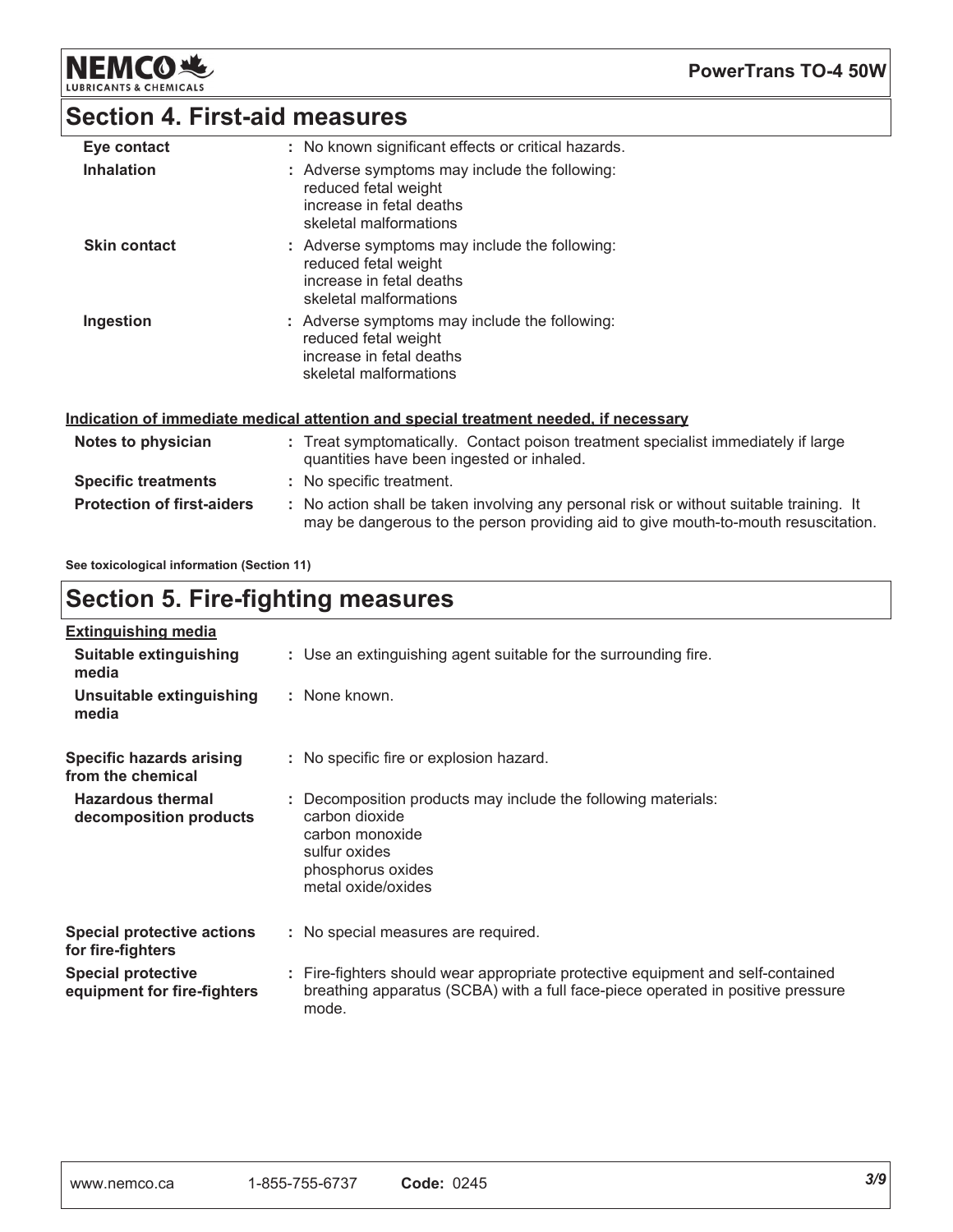**NEMCO头 LUBRICANTS & CHEMICALS** 

### **Section 6. Accidental release measures**

|                                                       | Personal precautions, protective equipment and emergency procedures                                                                                                                                                                                                                                                                                                                                                                                                                                              |
|-------------------------------------------------------|------------------------------------------------------------------------------------------------------------------------------------------------------------------------------------------------------------------------------------------------------------------------------------------------------------------------------------------------------------------------------------------------------------------------------------------------------------------------------------------------------------------|
| For non-emergency<br>personnel                        | : Keep unnecessary and unprotected personnel from entering. Do not touch or walk<br>through spilled material. Avoid breathing vapor or mist. Provide adequate<br>ventilation. Wear appropriate respirator when ventilation is inadequate. Put on<br>appropriate personal protective equipment.                                                                                                                                                                                                                   |
| For emergency responders :                            | If specialized clothing is required to deal with the spillage, take note of any<br>information in Section 8 on suitable and unsuitable materials. See also the<br>information in "For non-emergency personnel".                                                                                                                                                                                                                                                                                                  |
| <b>Environmental precautions</b>                      | : Avoid dispersal of spilled material and runoff and contact with soil, waterways,<br>drains and sewers. Inform the relevant authorities if the product has caused<br>environmental pollution (sewers, waterways, soil or air).                                                                                                                                                                                                                                                                                  |
| Methods and materials for containment and cleaning up |                                                                                                                                                                                                                                                                                                                                                                                                                                                                                                                  |
| <b>Spill</b>                                          | : Stop leak if without risk. Move containers from spill area. Approach release from<br>upwind. Prevent entry into sewers, water courses, basements or confined areas.<br>Wash spillages into an effluent treatment plant or proceed as follows. Contain and<br>collect spillage with non-combustible, absorbent material e.g. sand, earth,<br>vermiculite or diatomaceous earth and place in container for disposal according to<br>local regulations (see Section 13). Dispose of via a licensed waste disposal |

contractor. Contaminated absorbent material may pose the same hazard as the spilled product. Note: see Section 1 for emergency contact information and Section

# **Section 7. Handling and storage**

13 for waste disposal.

#### **Precautions for safe handling**

| <b>Protective measures</b>                                         | : Put on appropriate personal protective equipment (see Section 8). Avoid exposure -<br>obtain special instructions before use. Avoid exposure during pregnancy. Do not<br>handle until all safety precautions have been read and understood. Do not get in<br>eyes or on skin or clothing. Do not ingest. Avoid breathing vapor or mist. If during<br>normal use the material presents a respiratory hazard, use only with adequate<br>ventilation or wear appropriate respirator. Keep in the original container or an<br>approved alternative made from a compatible material, kept tightly closed when not<br>in use. Empty containers retain product residue and can be hazardous. Do not<br>reuse container. |
|--------------------------------------------------------------------|--------------------------------------------------------------------------------------------------------------------------------------------------------------------------------------------------------------------------------------------------------------------------------------------------------------------------------------------------------------------------------------------------------------------------------------------------------------------------------------------------------------------------------------------------------------------------------------------------------------------------------------------------------------------------------------------------------------------|
| Advice on general<br>occupational hygiene                          | : Eating, drinking and smoking should be prohibited in areas where this material is<br>handled, stored and processed. Workers should wash hands and face before eating,<br>drinking and smoking. See also Section 8 for additional information on hygiene<br>measures. Remove contaminated clothing and protective equipment before entering<br>eating areas.                                                                                                                                                                                                                                                                                                                                                      |
| Conditions for safe storage,<br>including any<br>incompatibilities | : Store in accordance with local regulations. Store in original container protected from<br>direct sunlight in a dry, cool and well-ventilated area, away from incompatible<br>materials (see Section 10) and food and drink. Store locked up. Keep container<br>tightly closed and sealed until ready for use. Containers that have been opened<br>must be carefully resealed and kept upright to prevent leakage. Do not store in<br>unlabeled containers. Use appropriate containment to avoid environmental<br>contamination.                                                                                                                                                                                  |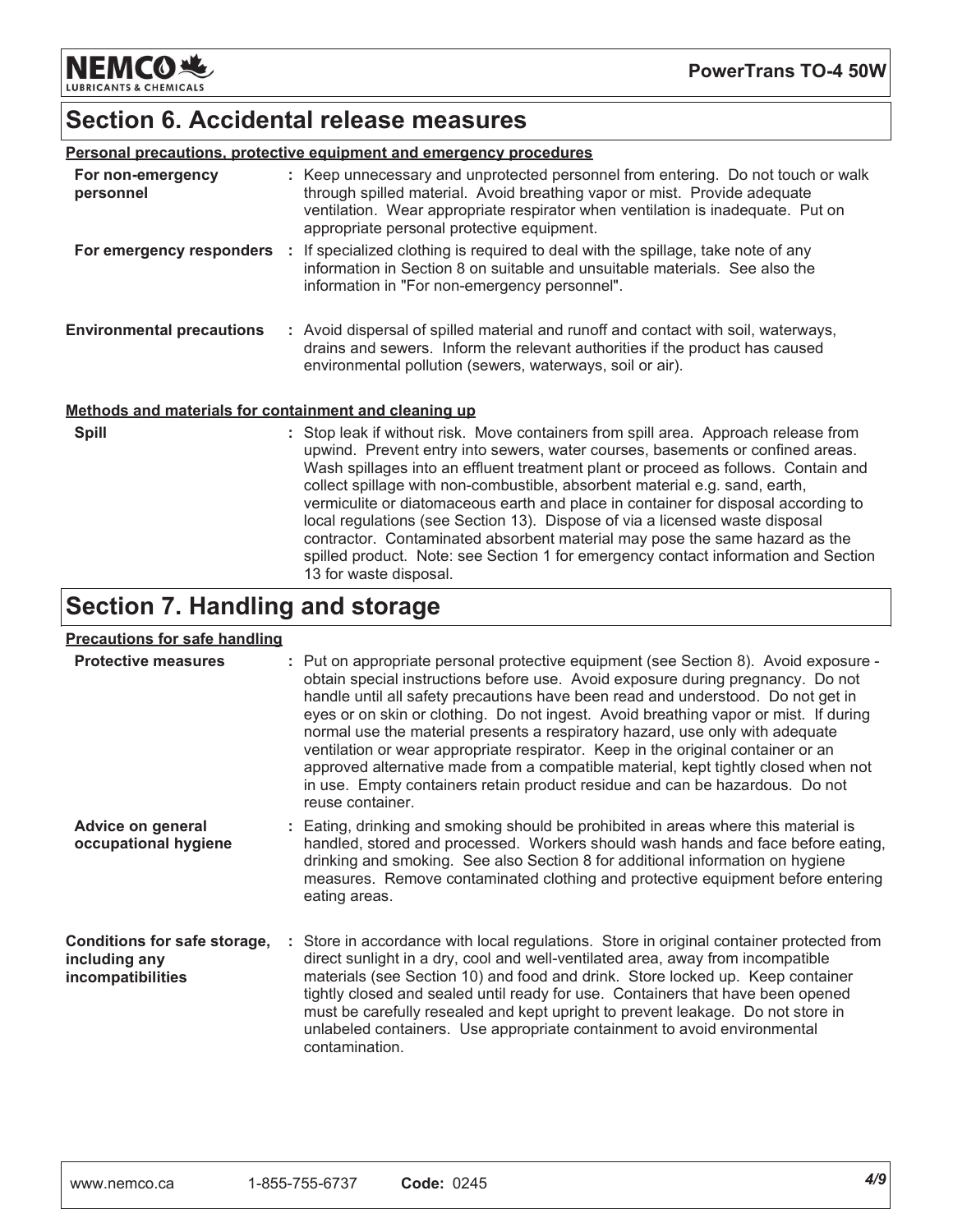

# Section 8. Exposure controls/personal protection

#### **Control parameters**

#### **Occupational exposure limits**

None.

| <b>Appropriate engineering</b><br>controls | : If user operations generate dust, fumes, gas, vapor or mist, use process enclosures,<br>local exhaust ventilation or other engineering controls to keep worker exposure to<br>airborne contaminants below any recommended or statutory limits.                                                                                                                                                  |
|--------------------------------------------|---------------------------------------------------------------------------------------------------------------------------------------------------------------------------------------------------------------------------------------------------------------------------------------------------------------------------------------------------------------------------------------------------|
| <b>Environmental exposure</b><br>controls  | : Emissions from ventilation or work process equipment should be checked to ensure<br>they comply with the requirements of environmental protection legislation.                                                                                                                                                                                                                                  |
| <b>Individual protection measures</b>      |                                                                                                                                                                                                                                                                                                                                                                                                   |
| <b>Hygiene measures</b>                    | : Wash hands, forearms and face thoroughly after handling chemical products, before<br>eating, smoking and using the lavatory and at the end of the working period.<br>Appropriate techniques should be used to remove potentially contaminated clothing.<br>Wash contaminated clothing before reusing. Ensure that eyewash stations and<br>safety showers are close to the workstation location. |
| <b>Eye/face protection</b>                 | : Safety eyewear complying with an approved standard should be used when a risk<br>assessment indicates this is necessary to avoid exposure to liquid splashes, mists,<br>gases or dusts. If contact is possible, the following protection should be worn,<br>unless the assessment indicates a higher degree of protection: safety glasses with<br>side-shields.                                 |
| <b>Skin protection</b>                     |                                                                                                                                                                                                                                                                                                                                                                                                   |
| <b>Hand protection</b>                     | : Chemical-resistant, impervious gloves complying with an approved standard should<br>be worn at all times when handling chemical products if a risk assessment indicates<br>this is necessary.                                                                                                                                                                                                   |
| <b>Body protection</b>                     | : Personal protective equipment for the body should be selected based on the task<br>being performed and the risks involved and should be approved by a specialist<br>before handling this product.                                                                                                                                                                                               |
| <b>Other skin protection</b>               | : Appropriate footwear and any additional skin protection measures should be<br>selected based on the task being performed and the risks involved and should be<br>approved by a specialist before handling this product.                                                                                                                                                                         |
| <b>Respiratory protection</b>              | Based on the hazard and potential for exposure, select a respirator that meets the<br>appropriate standard or certification. Respirators must be used according to a<br>respiratory protection program to ensure proper fitting, training, and other important<br>aspects of use.                                                                                                                 |

# Section 9. Physical and chemical properties

| <b>Appearance</b>         |                                     |
|---------------------------|-------------------------------------|
| <b>Physical state</b>     | : Liquid. [Viscous.]                |
| Color                     | : Amber.                            |
| Odor                      | : Mild hydrocarbon.                 |
| <b>Odor threshold</b>     | : Not available.                    |
| рH                        | : Not available.                    |
| <b>Freezing point</b>     | : $-20^{\circ}$ C (-4 $^{\circ}$ F) |
| <b>Boiling point</b>      | : Not available.                    |
| <b>Flash point</b>        | : Not available.                    |
| <b>Evaporation rate</b>   | : Not available.                    |
| Flammability (solid, gas) | : Not available.                    |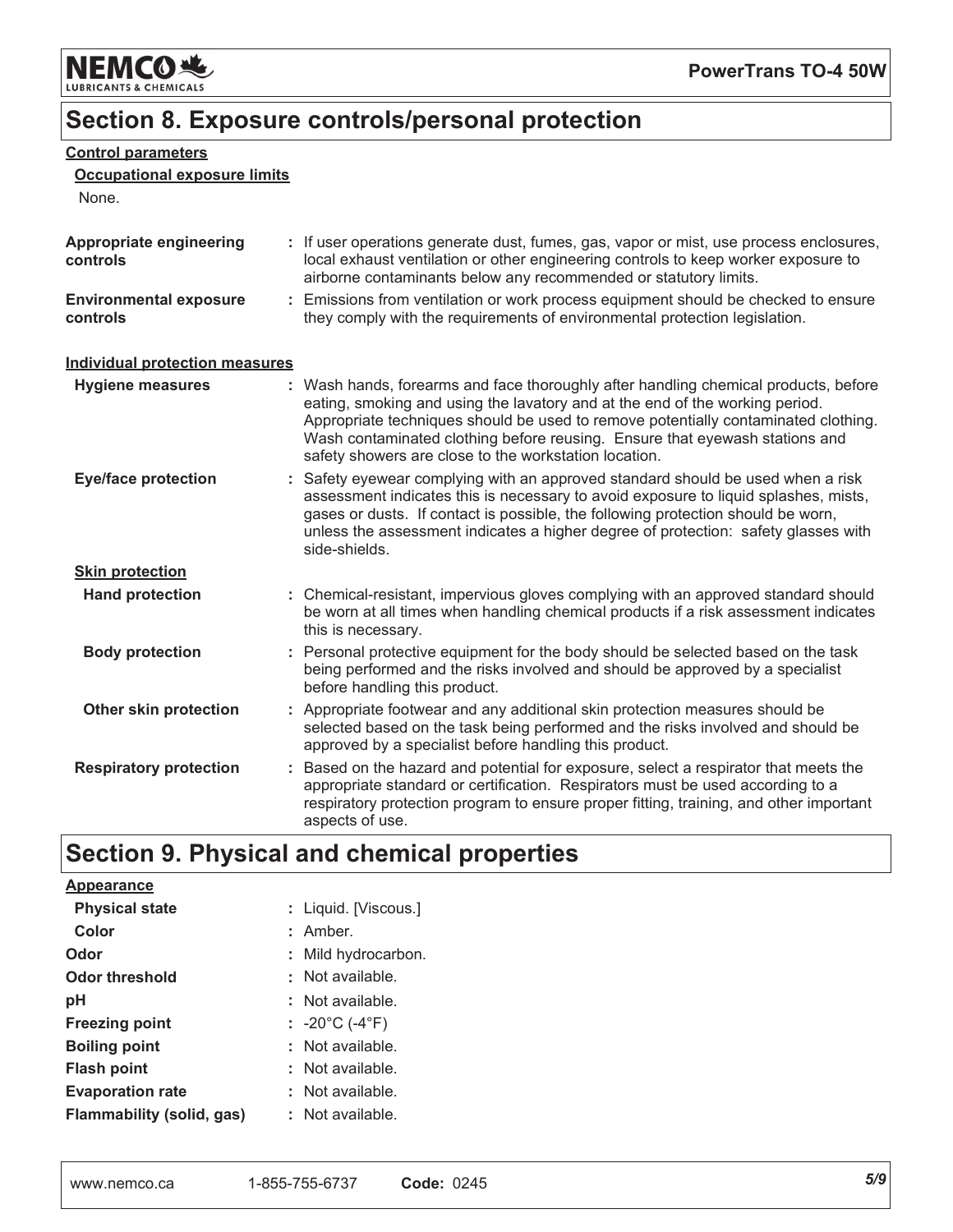

#### **PowerTrans TO-4 50W**

# Section 9. Physical and chemical properties

| Lower and upper explosive<br>(flammable) limits   | : Not available.                                                                               |
|---------------------------------------------------|------------------------------------------------------------------------------------------------|
| Vapor pressure                                    | : Not available.                                                                               |
| Vapor density                                     | : Not available.                                                                               |
| <b>Relative density</b>                           | : 0.895                                                                                        |
| <b>Solubility</b>                                 | : Negligible in water.                                                                         |
| <b>Partition coefficient: n-</b><br>octanol/water | : Not available.                                                                               |
| <b>Auto-ignition temperature</b>                  | : Not available.                                                                               |
| <b>Decomposition temperature</b>                  | : Not available.                                                                               |
| <b>Viscosity</b>                                  | : Kinematic: $18.9 \text{ cSt } (100^{\circ} \text{C})$<br>Kinematic: 215 cSt $(40^{\circ}$ C) |

# **Section 10. Stability and reactivity**

| <b>Reactivity</b>                            | : No specific test data related to reactivity available for this product or its ingredients.              |
|----------------------------------------------|-----------------------------------------------------------------------------------------------------------|
| <b>Chemical stability</b>                    | : The product is stable.                                                                                  |
| <b>Possibility of hazardous</b><br>reactions | : Under normal conditions of storage and use, hazardous reactions will not occur.                         |
| <b>Conditions to avoid</b>                   | : No specific data.                                                                                       |
| Incompatible materials                       | : Reactive or incompatible with the following materials: oxidizing materials.                             |
| <b>Hazardous decomposition</b><br>products   | : Under normal conditions of storage and use, hazardous decomposition products<br>should not be produced. |

### **Section 11. Toxicological information**

#### Information on toxicological effects

#### **Acute toxicity**

There is no data available.

#### **Irritation/Corrosion**

There is no data available.

#### **Sensitization**

There is no data available.

#### **Mutagenicity**

There is no data available.

#### Carcinogenicity

There is no data available.

#### **Reproductive toxicity**

There is no data available.

#### **Teratogenicity**

There is no data available.

#### Specific target organ toxicity (single exposure)

There is no data available.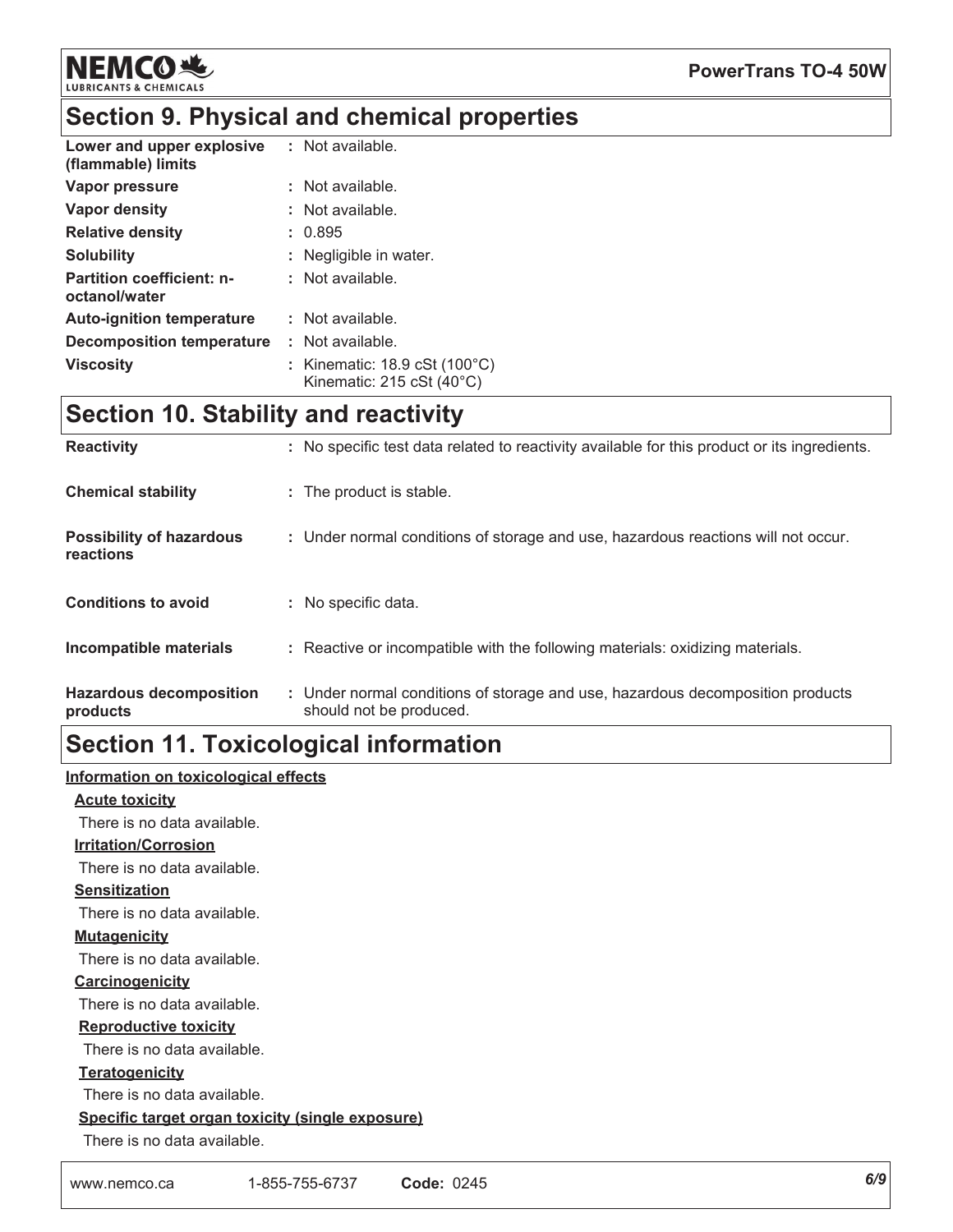

# **Section 11. Toxicological information**

Specific target organ toxicity (repeated exposure)

| There is no data available.                                         |    |                                                                                                                             |
|---------------------------------------------------------------------|----|-----------------------------------------------------------------------------------------------------------------------------|
| <b>Aspiration hazard</b>                                            |    |                                                                                                                             |
| There is no data available.                                         |    |                                                                                                                             |
| Information on the likely<br>routes of exposure                     |    | : Dermal contact. Eye contact. Inhalation. Ingestion.                                                                       |
| <b>Potential acute health effects</b>                               |    |                                                                                                                             |
| Eye contact                                                         |    | : No known significant effects or critical hazards.                                                                         |
| <b>Inhalation</b>                                                   |    | : No known significant effects or critical hazards.                                                                         |
| <b>Skin contact</b>                                                 |    | : No known significant effects or critical hazards.                                                                         |
| Ingestion                                                           |    | : No known significant effects or critical hazards.                                                                         |
|                                                                     |    | <u>Symptoms related to the physical, chemical and toxicological characteristics</u>                                         |
| Eye contact                                                         |    | : No known significant effects or critical hazards.                                                                         |
| <b>Inhalation</b>                                                   |    | : Adverse symptoms may include the following:<br>reduced fetal weight<br>increase in fetal deaths<br>skeletal malformations |
| <b>Skin contact</b>                                                 |    | : Adverse symptoms may include the following:<br>reduced fetal weight<br>increase in fetal deaths<br>skeletal malformations |
| Ingestion                                                           |    | : Adverse symptoms may include the following:<br>reduced fetal weight<br>increase in fetal deaths<br>skeletal malformations |
|                                                                     |    | Delayed and immediate effects and also chronic effects from short and long term exposure                                    |
| <b>Short term exposure</b><br><b>Potential immediate</b><br>effects |    | : No known significant effects or critical hazards.                                                                         |
| <b>Potential delayed effects</b>                                    |    | : No known significant effects or critical hazards.                                                                         |
| Long term exposure                                                  |    |                                                                                                                             |
| <b>Potential immediate</b><br>effects                               |    | : No known significant effects or critical hazards.                                                                         |
| <b>Potential delayed effects</b>                                    | t. | No known significant effects or critical hazards.                                                                           |
| <b>Potential chronic health effects</b>                             |    |                                                                                                                             |
| General                                                             |    | : No known significant effects or critical hazards.                                                                         |
| Carcinogenicity                                                     |    | No known significant effects or critical hazards.                                                                           |
| <b>Mutagenicity</b>                                                 |    | No known significant effects or critical hazards.                                                                           |
| <b>Teratogenicity</b>                                               |    | Suspected of damaging the unborn child.                                                                                     |
| <b>Developmental effects</b>                                        | ÷. | No known significant effects or critical hazards.                                                                           |

**Fertility effects** : Suspected of damaging fertility.

#### **Numerical measures of toxicity**

**Acute toxicity estimates**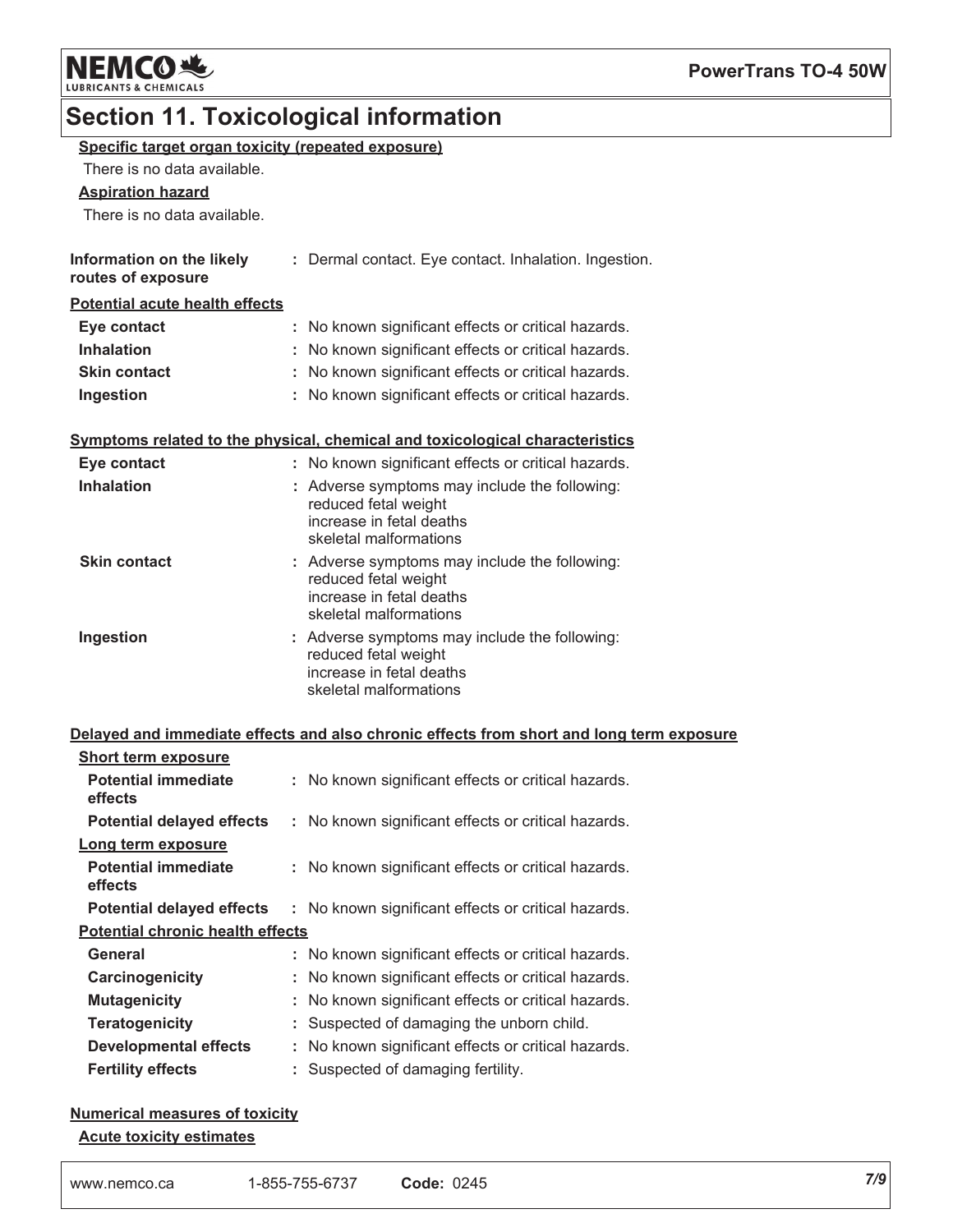NEMCO &

#### **PowerTrans TO-4 50W**

### **Section 11. Toxicological information**

There is no data available

### **Section 12. Ecological information**

#### **Toxicity**

There is no data available.

#### Persistence and degradability

There is no data available.

#### **Bioaccumulative potential**

There is no data available.

| <b>Mobility in soil</b> |  |  |
|-------------------------|--|--|
|                         |  |  |

| Soil/water partition          | : There is no data available. |
|-------------------------------|-------------------------------|
| coefficient $(K_{\text{oc}})$ |                               |

### **Section 13. Disposal considerations**

**Disposal methods** : The generation of waste should be avoided or minimized wherever possible. Disposal of this product, solutions and any by-products should comply with the requirements of environmental protection and waste disposal legislation and any regional local authority requirements. Dispose of surplus and non-recyclable products via a licensed waste disposal contractor. Waste should not be disposed of untreated to the sewer unless fully compliant with the requirements of all authorities with jurisdiction. Waste packaging should be recycled. Incineration or landfill should only be considered when recycling is not feasible. This material and its container must be disposed of in a safe way. Care should be taken when handling empty containers that have not been cleaned or rinsed out. Empty containers or liners may retain some product residues. Avoid dispersal of spilled material and runoff and contact with soil, waterways, drains and sewers.

### **Section 14. Transport information**

|                                      | <b>TDG Classification</b> | <b>IMDG</b>              | <b>IATA</b>              |
|--------------------------------------|---------------------------|--------------------------|--------------------------|
| <b>UN number</b>                     | Not regulated.            | Not regulated.           | Not regulated.           |
| <b>UN proper</b><br>shipping name    |                           |                          | $\overline{\phantom{0}}$ |
| <b>Transport</b><br>hazard class(es) |                           | $\overline{\phantom{a}}$ | $\overline{\phantom{a}}$ |
| <b>Packing group</b>                 | $\overline{\phantom{a}}$  | $\overline{\phantom{a}}$ | $\overline{\phantom{a}}$ |
| <b>Environmental</b><br>hazards      | No.                       | No.                      | No.                      |
|                                      |                           |                          |                          |